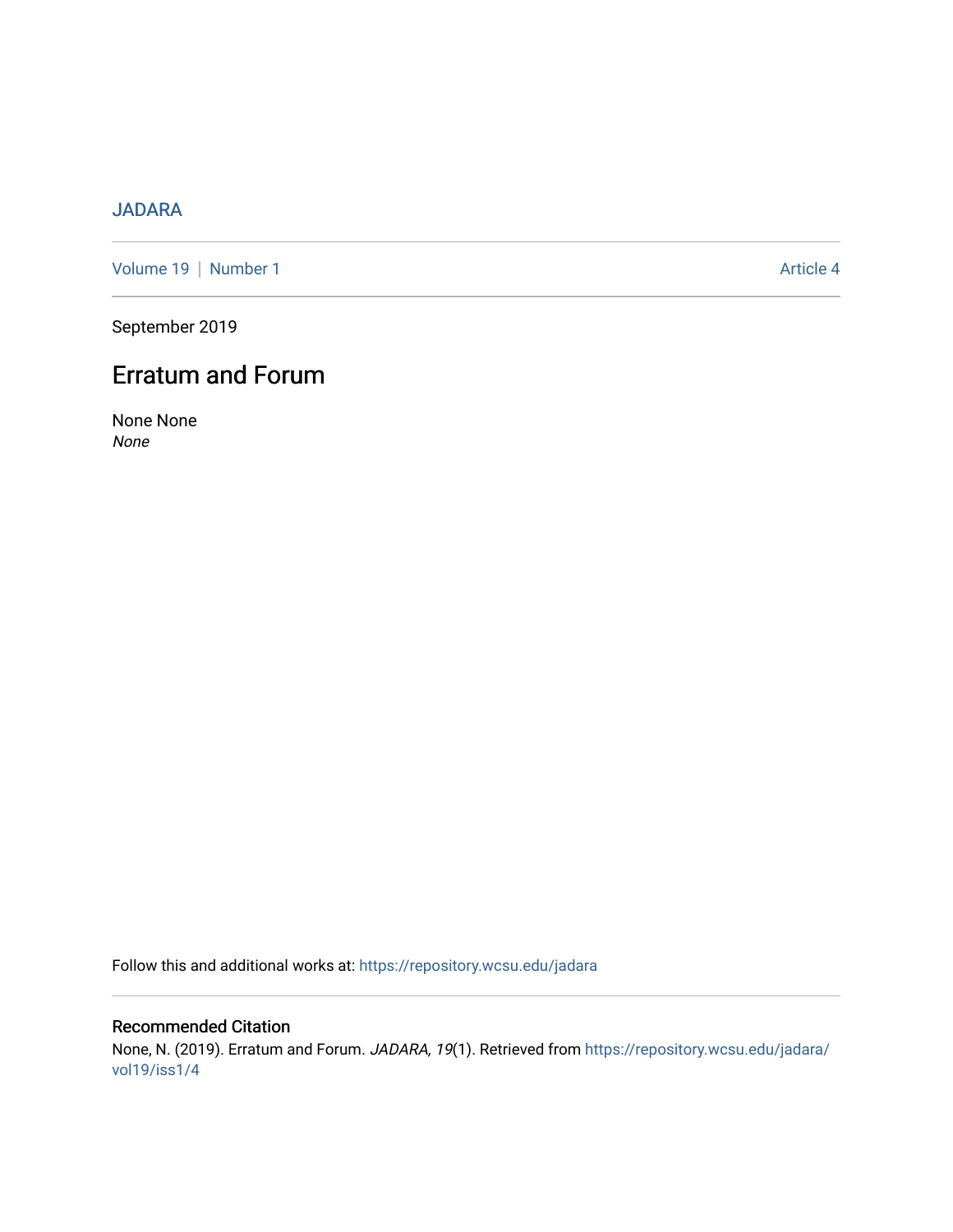# ERRATUM

The name of one of the authors of the article "Mainstreaming the Young Hearing-Impaired Child: An Intensive Study" was inadvertently misspelled in the January 1985 (Volume 18, Number 3) issue. The name of the author should read, Anne K. Soderman, Ph.D. Our apologies to Dr. Soderman.

# FORUM

Hopefully, most readers of the JOURNAL have noticed that they have not received the July or October issues. The reason for this, very simply, is that the JOURNAL has not been printed for those two months. The reason the JOURNAL has not been printed is that there has not been enough money available to pay the printer for the job. The financial picture has improved, somewhat, so we are able to resume publication.

In order to keep things 'organized', among other reasons, we are publishing a July-October issue with this number and will be publishing a January-April issue with the next number. In this way, we will be able to catch up to our regular schedule, maintain some consistency in volumes, and effect a financial benefit to ADARA and, thus, ease the financial burden to a degree which will be, we trust, helpful.

We hope you, the ADARA member, JOURNAL subscriber, and/or reader, understand the necessity for this action and approve.

> Glenn T. Lloyd, Ed.D. Editor

#### HOLIDAY INN HOTEL SYSTEM UNVEILS NEW VISUAL ALERT SYSTEM FOR HEARING-IMPAIRED GUESTS

The Holiday Inn hotel system has announced the development of a visual alert system (VAS) especially designed to assist the deaf or hard-of-hearing traveler.

The multiple-function system, the first of its kind in the hotel industry, alerts the hearing-impaired person to a smoke alarm, a door knock, or a telephone ring through use of a sound-activated receiver housed in a small, portable box. A strobe light encased in the electronic unit flashes when any of the functions are initiated.

"The visual alert system, which has been under study at Holiday Inns Inc. for almost a year, answers the special concerns of the deaf or hard-of-hearing traveler," said Alan Kirkpatrick, Washington Region vice president of the Holiday Inn Hotel Group. "Even with the current public interest in disabled citizens and their rights, the hearing-impaired population is often overlooked because theirs is an invisible handicap. The VAS is simple to operate and will provide an unprecedented level of comfort and security for our hearing-impaired guests."

Holiday Inns will place the VAS units in 123 company-owned or -managed hotels by July 1 and also will make it available to the chain's franchise hotels. There will be no charge to the guest for use of the system. Signage in the hotel lobby will inform guests when the VAS is available.

The alert system was tested at various Holiday Inn hotels and at several schools for the deaf over the past year by the company's research and development department. The system was developed by Gustomized Engineering Services of Laurel, Md.

The VAS is encased in a high-impact plastic and blends in with contemporary hotel room furnishings. The units are sized for a bedside table or credenza. A series of red lights on top of the electronic box indicate which alert function is in progress.

The Holiday Inn hotel system has been an industry leader in providing services for the handicapped traveler. Holiday Inn was the first hotel chain to equip special rooms for the wheelchair traveler and the first chain to make room reservations via Telecommunication Devices for the Deaf (TDD). Some 30,000 TDD users made reservations at Holiday Inn hotels last year.

1